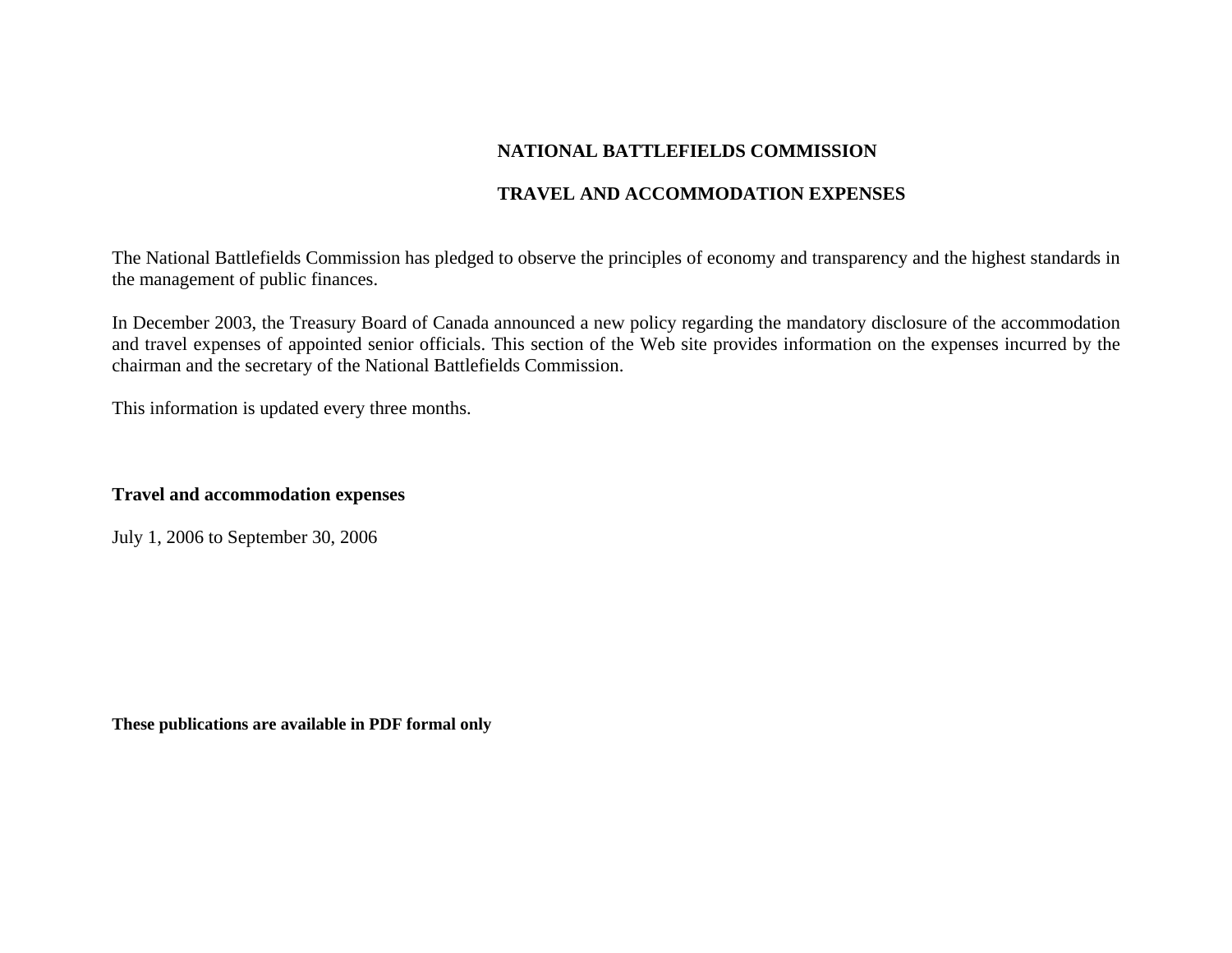### **National Battlefields Commission Accommodation expenses—July 1, 2006 to September 30, 2006**

The chairman and the secretary of the Commission meet with senior officials of the government departments and agencies and with the private sector, and with employees, external consultants and representatives of other organizations.

| <b>Date</b>             | <b>Purpose</b>    |                                                                                          |  | <b>Place</b>                        | Amount   |
|-------------------------|-------------------|------------------------------------------------------------------------------------------|--|-------------------------------------|----------|
| Chairman                |                   |                                                                                          |  |                                     |          |
| Juneau, André           |                   |                                                                                          |  |                                     |          |
| 07 August 06            | Lunch (for $1$ )  | End of work and trainee evaluations                                                      |  | Québec (Grand Café de Québec rest.) | 25.01    |
| 28 August 06            | Lunch (for $3$ )  | Discussion for the 100 <sup>th</sup> Anniversary of the BCN Québec (Saint-Germain rest.) |  |                                     | 43.40    |
| 10 Sept 06              | Lunch (for $1$ )  | Discussion for the $100th – ball$                                                        |  | Québec (Auberge Louis-Hébert)       | 31.23    |
|                         |                   |                                                                                          |  |                                     | \$99.64  |
| <b>Secretary</b>        |                   |                                                                                          |  |                                     |          |
| <b>Leullier, Michel</b> |                   |                                                                                          |  |                                     |          |
| 09 August 06            | Lunch (for $3$ )  | <b>Discussion for Brown Basin</b>                                                        |  | Québec (Restaurant Bar le Graffiti) | 137.04   |
| 11 August 06            | Lunch (for $1$ )  | Trainee leaving                                                                          |  | Québec (Le Grand Café de Québec)    | 16.95    |
| 07 Sept 06              | Lunch (for $1$ )  | Trainee leaving                                                                          |  | Québec (Le Grand Café de Québec)    | 18.46    |
| 19 Sept 06              |                   | Breakfast (for 2) Mr. Brouard, Minister Verner's office                                  |  | Québec (Normandin)                  | 11.33    |
| 29 Sept 06              | Lunch (for $23$ ) | Mr. Gérard Boulianne's (financial officer) retirement                                    |  | Québec (Officers' Mess Hall)        | 274.11   |
|                         |                   |                                                                                          |  |                                     | \$457.89 |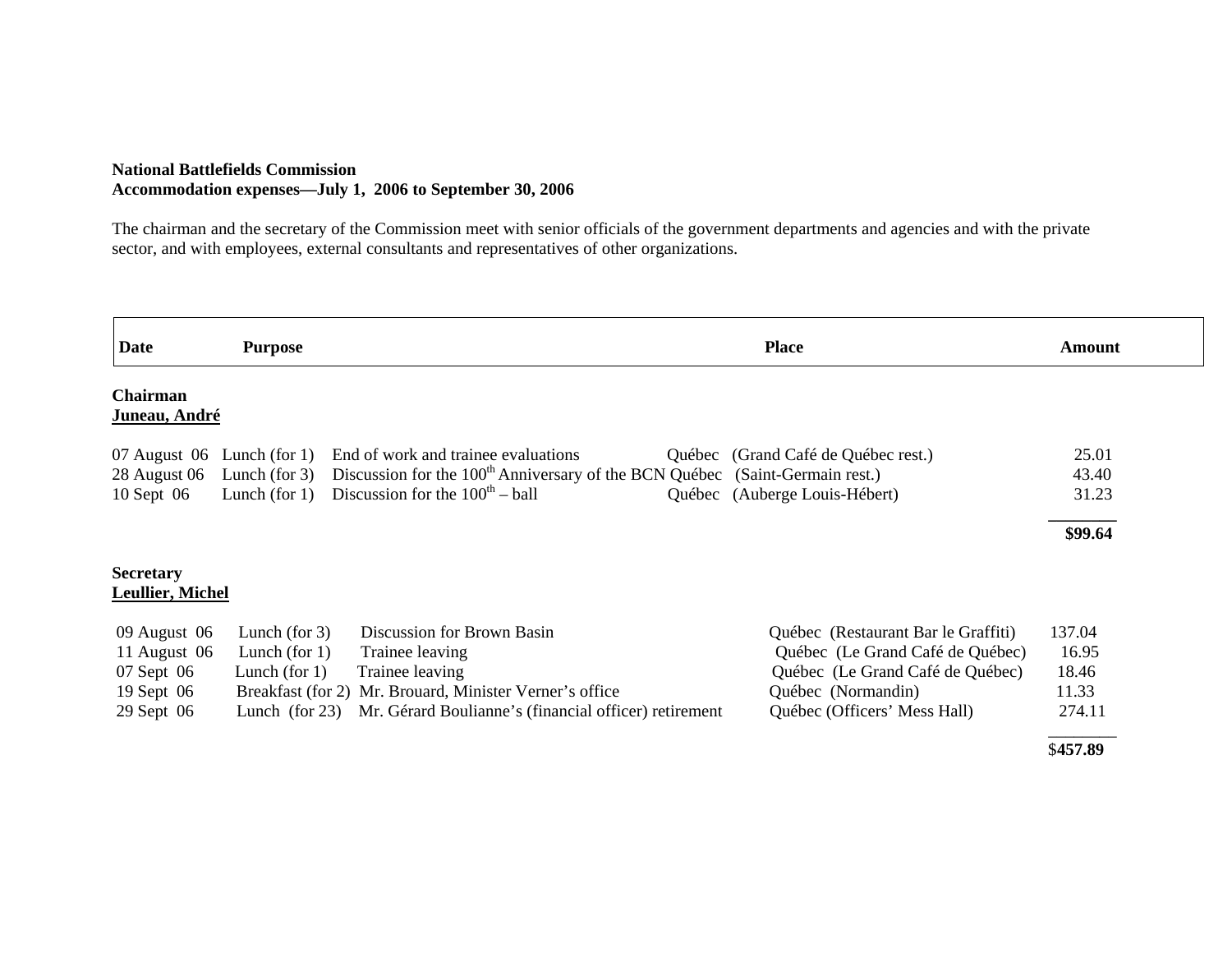#### **National Battlefields Commission Travel expenses—July 1, 2006 to September 30, 2006**

The chairman and the secretary of the Commission meet with senior officials of government and departments and with the private sectors, and with employees, external consultants and representatives of other organizations.

| Date                              | <b>Destination</b>                                 | <b>Purpose and details</b>                                                       | <b>Plane</b><br>ticket | Car<br>rental | Lodging | <b>Meals</b> | Others* | <b>Amount</b> |
|-----------------------------------|----------------------------------------------------|----------------------------------------------------------------------------------|------------------------|---------------|---------|--------------|---------|---------------|
|                                   |                                                    | * Includes mileage expenses, accessories, telephone. Parking and other expenses. |                        |               |         |              |         |               |
| Président<br><u>Juneau, André</u> |                                                    |                                                                                  |                        |               |         |              |         |               |
| 04 July 06                        | Two meals (trip to Europe)                         | Travel expenses $-100^{\text{th}}$ of the BCN                                    |                        |               |         | 39.79        |         |               |
| 04 July 06                        | Representation (trip to Europe)                    | Travel expenses                                                                  |                        |               |         |              | 155.61  |               |
| 04 July 06                        | Room in residence                                  | Lodging                                                                          |                        |               | 50.00   |              |         |               |
| 04 July 06                        | Parking                                            | Parking expenses                                                                 |                        |               |         |              | 3.75    |               |
| 05 July 06                        | Dinner (return trip from Montréal) Travel expenses |                                                                                  |                        |               |         |              | 50.90   |               |
| 05 July 06                        | Airport – Cap-Rouge                                | Mileage expenses                                                                 |                        |               |         |              | 5.00    |               |
| 06 July 06                        | $Cap-Rouge - CCBN$                                 | Mileage expenses                                                                 |                        |               |         |              | 16.00   |               |
| 07 July 06                        | $Cap-Rouge - CCBN$                                 | Mileage expenses                                                                 |                        |               |         |              | 16.00   |               |
| $12$ July 06                      | $Cap-Rouge - CCBN$                                 | Mileage expenses                                                                 |                        |               |         |              | 16.00   |               |
| 17 July 06                        | Deschaillons - CCBN                                | Mileage expenses                                                                 |                        |               |         |              | 109.00  |               |
| 18 July 06                        | Cap-Rouge – Québec.                                | Mileage expenses                                                                 |                        |               |         |              | 21.00   |               |
| $27$ July 06                      | Deschaillons – CCBN                                | Mileage expenses                                                                 |                        |               |         |              | 109.00  |               |
| 03 August 06                      | Deschaillons - CCBN                                | Mileage expenses                                                                 |                        |               |         |              | 109.00  |               |
| 03 August 06                      | Bureau en gros                                     | Stationary expenses                                                              |                        |               |         |              | 28.43   |               |
| 04 August 06                      | <b>Bell Mobility</b>                               | Cell phone expenses - July                                                       |                        |               |         |              | 86.14   |               |
| 04 August 06                      | Videotron et Bell Canada                           | Internet and long-distance expenses - August                                     |                        |               |         |              | 58.62   |               |
| 10 August 06                      | Atelier M C                                        | Gasoline expenses                                                                |                        |               |         |              | 57.07   |               |
| 11 August 06                      | <b>Imperial Oil</b>                                | Gasoline expenses                                                                |                        |               |         |              | 23.01   |               |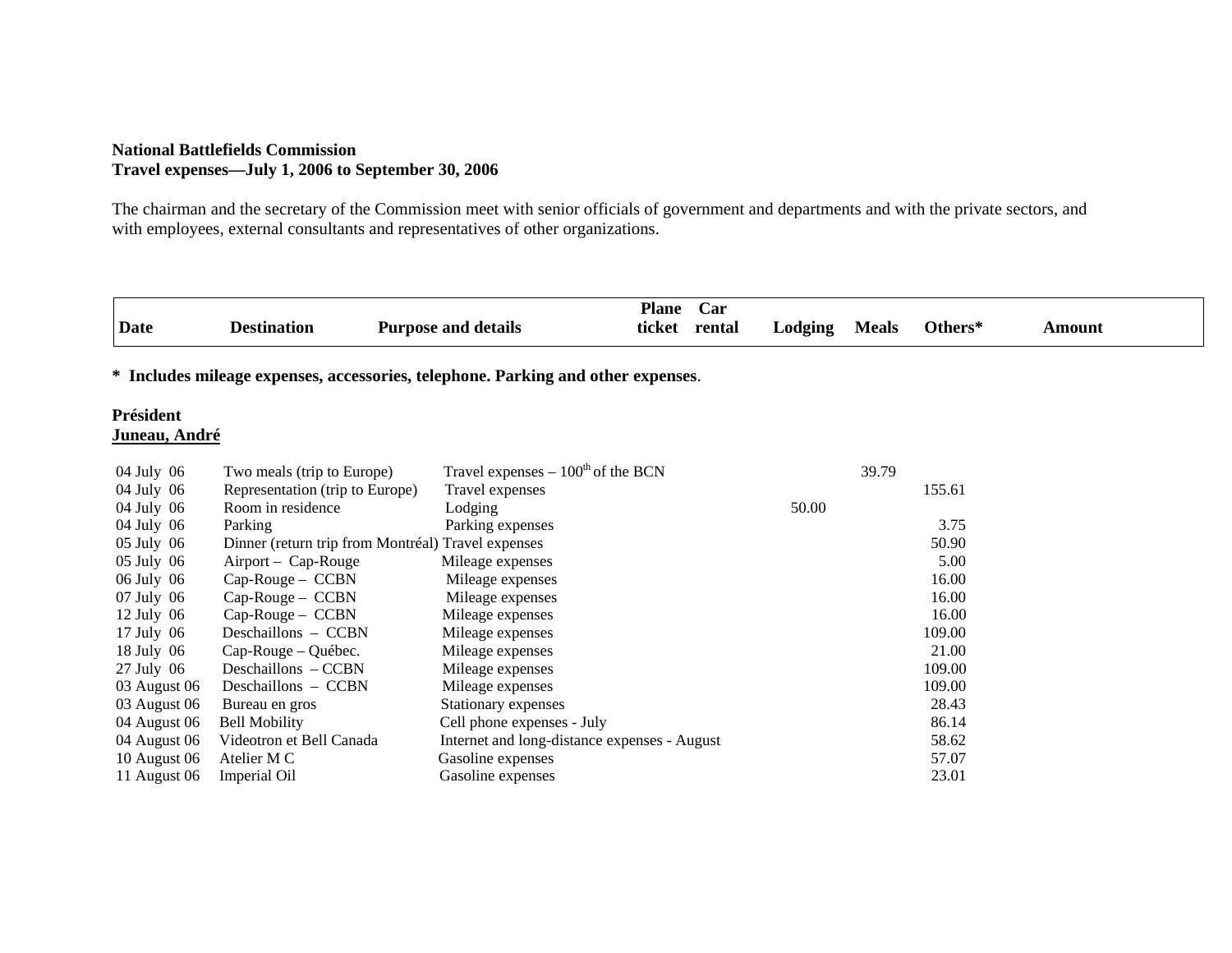| Date                                                                           | <b>Destination</b>      | <b>Purpose and details</b>                    | <b>Plane</b><br>ticket | Car<br>rental | Lodging | <b>Meals</b> | Others* | Amount     |  |  |
|--------------------------------------------------------------------------------|-------------------------|-----------------------------------------------|------------------------|---------------|---------|--------------|---------|------------|--|--|
| *Includes mileage expenses, accessories, telephone, parking and other expenses |                         |                                               |                        |               |         |              |         |            |  |  |
| 11 August 06                                                                   | <b>AVIS</b>             | Car rental expenses Agora                     |                        | 766.20        |         |              |         |            |  |  |
| 14 August 06                                                                   | <b>Bell Mobility</b>    | Cell phone expenses - August                  |                        |               |         |              | 108.78  |            |  |  |
| 16 August 06                                                                   | <b>AVIS</b>             | Car rental expenses                           |                        | 58.76         |         |              |         |            |  |  |
| 16 August 06                                                                   | Meal (trip to Montréal) | Travel expenses $-100^{th}$ BCN               |                        |               |         |              | 12.00   |            |  |  |
| 16 August 06                                                                   | Jack Parking lot        | Parking expenses                              |                        |               |         |              | 6.00    |            |  |  |
| 16 August 06                                                                   | Petro-Canada            | Gasoline expenses                             |                        |               |         |              | 42.98   |            |  |  |
| 23 August 06                                                                   | Videotron / Bell Canada | Internet and long-distance expenses-September |                        |               |         |              | 56.37   |            |  |  |
| 28 August 0                                                                    | Deschaillons - BCN      | Mileage expenses                              |                        |               |         |              | 109.00  |            |  |  |
| 31 August 06                                                                   | Deschaillons - BCN      | Mileage expenses                              |                        |               |         |              | 109.00  |            |  |  |
| 06 Sept.06                                                                     | Cap-Rouge - BCN         | Mileage expenses                              |                        |               |         |              | 16.48   |            |  |  |
| 06 Sept.06                                                                     | Taxi                    | Transportation costs                          |                        |               |         |              | 8.00    |            |  |  |
| 11 Sept.06                                                                     | <b>Bell Mobility</b>    | Cell phone expenses - September               |                        |               |         |              | 117.30  |            |  |  |
| 13 Sept.06                                                                     | Cap-Rouge - Lotbinière  | Mileage expenses                              |                        |               |         |              | 61.80   |            |  |  |
| 19 Sept.06                                                                     | Videotron               | Internet expenses - October                   |                        |               |         |              | 56.48   |            |  |  |
| 20 Sept.06                                                                     | $Cap-Rouge - BCN$       | Mileage expenses                              |                        |               |         |              | 16.48   |            |  |  |
| 23 Sept.06                                                                     | Cap-Rouge - BCN         | Mileage expenses                              |                        |               |         |              | 16.48   |            |  |  |
| 25 Sept.06                                                                     | Cap-Rouge - BCN         | Mileage expenses                              |                        |               |         |              | 16.48   |            |  |  |
| 27 Sept.06                                                                     | Bureau en gros          | Stationary expenses                           |                        |               |         |              | 21.08   |            |  |  |
| 29 Sept.06                                                                     | Cap-Rouge - Québec      | Mileage expenses                              |                        |               |         |              | 20.60   |            |  |  |
|                                                                                |                         |                                               |                        | 824.96        | 50.00   | 102.69       | 1596.94 | \$2 574.59 |  |  |